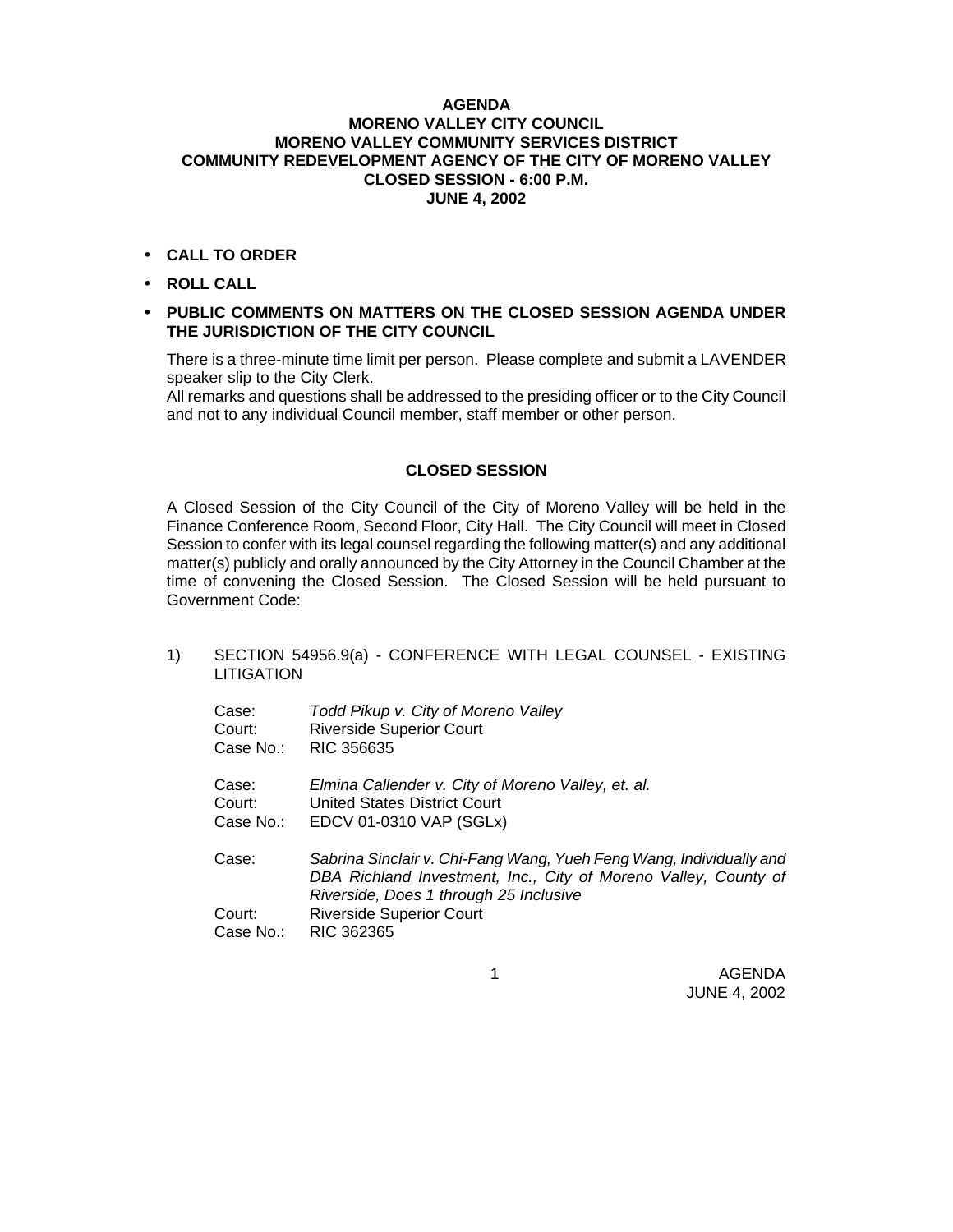| Case:                        | Sandra Walker v. City of Moreno Valley                                                                                                                                                                          |
|------------------------------|-----------------------------------------------------------------------------------------------------------------------------------------------------------------------------------------------------------------|
| Court:                       | <b>Riverside Superior Court</b>                                                                                                                                                                                 |
| Case No.:                    | RIC 367507                                                                                                                                                                                                      |
| Case:                        | Gloria Benavides v. City of Moreno Valley                                                                                                                                                                       |
| Court:                       | <b>Riverside Superior Court</b>                                                                                                                                                                                 |
| Case No.:                    | RIC 362646                                                                                                                                                                                                      |
| Case:                        | Laure Scott v. City of Moreno Valley                                                                                                                                                                            |
| Court:                       | <b>Riverside Superior Court</b>                                                                                                                                                                                 |
| Case No.:                    | RIC 368614                                                                                                                                                                                                      |
| Case:<br>Court:<br>Case No.: | Tiffany Lane, a Minor by and through her Guardian Ad Litem, Don<br>Lane v. City of Moreno Valley, et. al.<br><b>Riverside Superior Court</b><br>RIC364340                                                       |
| Case:                        | Efrain Garcia v. City of Moreno Valley                                                                                                                                                                          |
| Court:                       | <b>United States District Court</b>                                                                                                                                                                             |
| Case No.:                    | EDCV 99-0310 RT (VAPX)                                                                                                                                                                                          |
| Case:                        | Helen Reilly v. City of Moreno Valley, et. al.                                                                                                                                                                  |
| Court:                       | <b>Riverside Superior Court</b>                                                                                                                                                                                 |
| Case No.:                    | RIC 366748                                                                                                                                                                                                      |
| Case:<br>Court:              | Christy Ann Mason; John Mason and Marilyn Mason, individually, and<br>on behalf of the Estate of Marilyn Marie Mason, a Minor, Decedent v.<br>City of Moreno Valley, et. al.<br><b>Riverside Superior Court</b> |
| Case No.:                    | <b>RIC 372291</b>                                                                                                                                                                                               |

# 2) CONFERENCE WITH LEGAL COUNSEL - ANTICIPATED LITIGATION

- a) SECTION 54956.9(b)(1) Significant exposure to litigation Number of Cases: 4
- b) SECTION 54956.9(c) Initiation of litigation: 2

 2 AGENDA JUNE 4, 2002